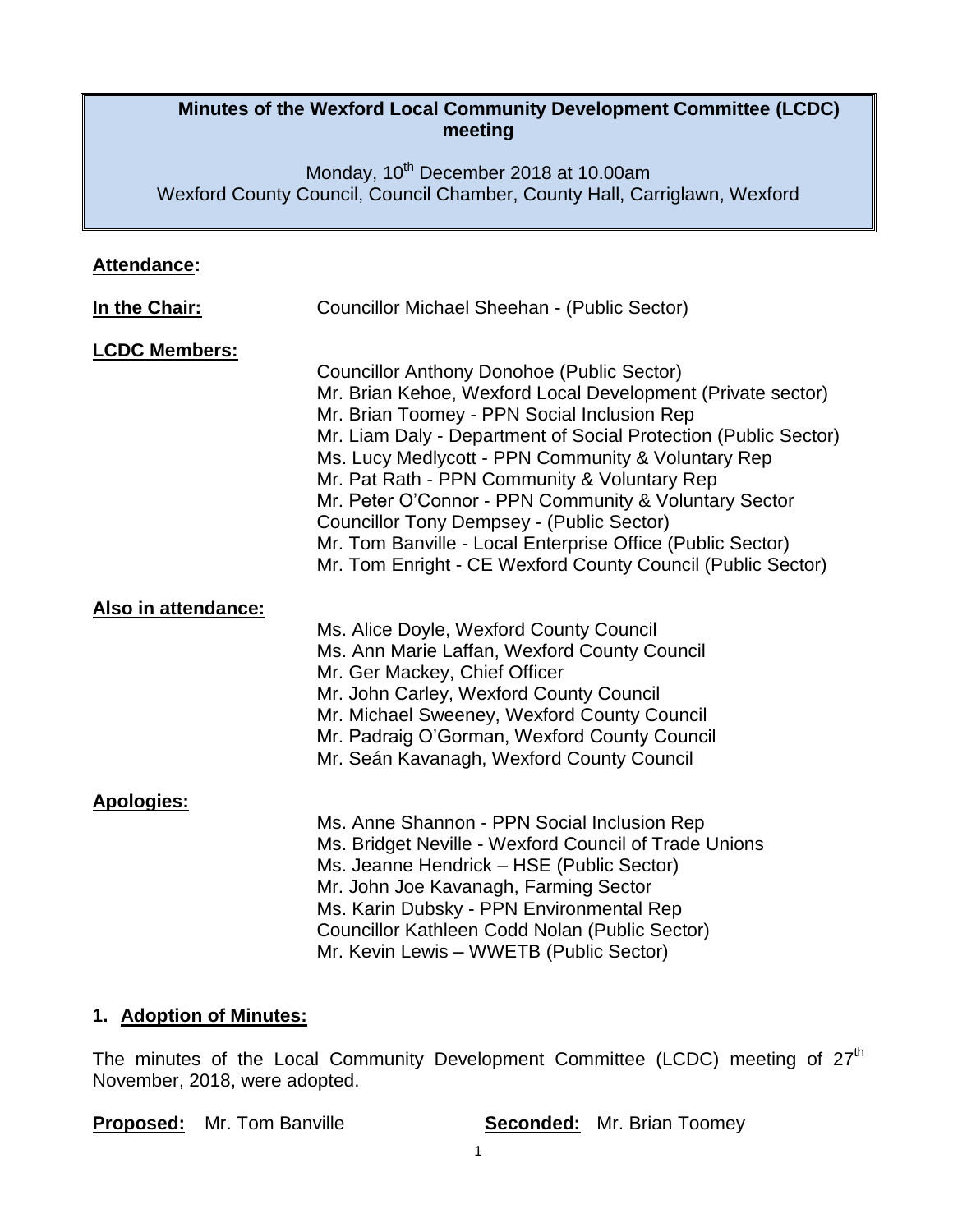# **2. Matters Arising**

None

## **3. Correspondence**

None

# **4. SICAP - & SICAP LCDC sub-committee update**

## **SICAP 2019 Annual Plan**

Mr. Kehoe left the room due to a conflict of interest. Mr. Mackey circulated and presented the "LCDC sub-committee report to the LCDC meeting  $10<sup>th</sup>$  December 2018" and advised members that the sub-committee recommended approval in principle of the draft 2019 SICAP Annual Plan subject to the satisfactory resolution of the following items:

- 1. All Programme Implementer SICAP staff member details to be uploaded to IRIS.
- 2. Job title is required under Staff position in the Staffing sheet instead of staff numbers. Amended Staffing sheet containing this information to be uploaded to IRIS.
- 3. CV for all new SICAP staff members to be uploaded to IRIS.
- 4. Total G1 costs =  $37.01\%$ . Total G2 costs =  $62.99\%$ . Parameters are set at between 40% and 60%. Alternative % split between goals requires approval from the LCDC. Rationale for and implication for the programme to be clearly set out by the PI, to the satisfaction of the LCDC.

The members agreed unanimously to approve this recommendation subject to the satisfactory resolution of the items above. 3 members from the public side absented from voting to maintain the quorum – Mr. Liam Daly, Mr. Tom Banville and Mr. Tom Enright.

**Proposed:** Cllr. Anthony Donohoe **Seconded:** Cllr. Tony Dempsey

Mr. O'Connor requested that a copy of the draft Annual Plan is circulated to the members which Mr. Sweeney agreed to do.

Mr. Mackey advised members that the SICAP LCDC sub-committee are examining the draft Annual Plan and will make a further recommendation to the LCDC on completion of this work. Mr. Mackey also noted that the LCDC will make the final decision on the Annual Plan.

# **Minutes of LCDC Sub-Committees:**

- **LCDC Sub-Committee on Tackling Isolation and Loneliness among Older People in Co. Wexford**